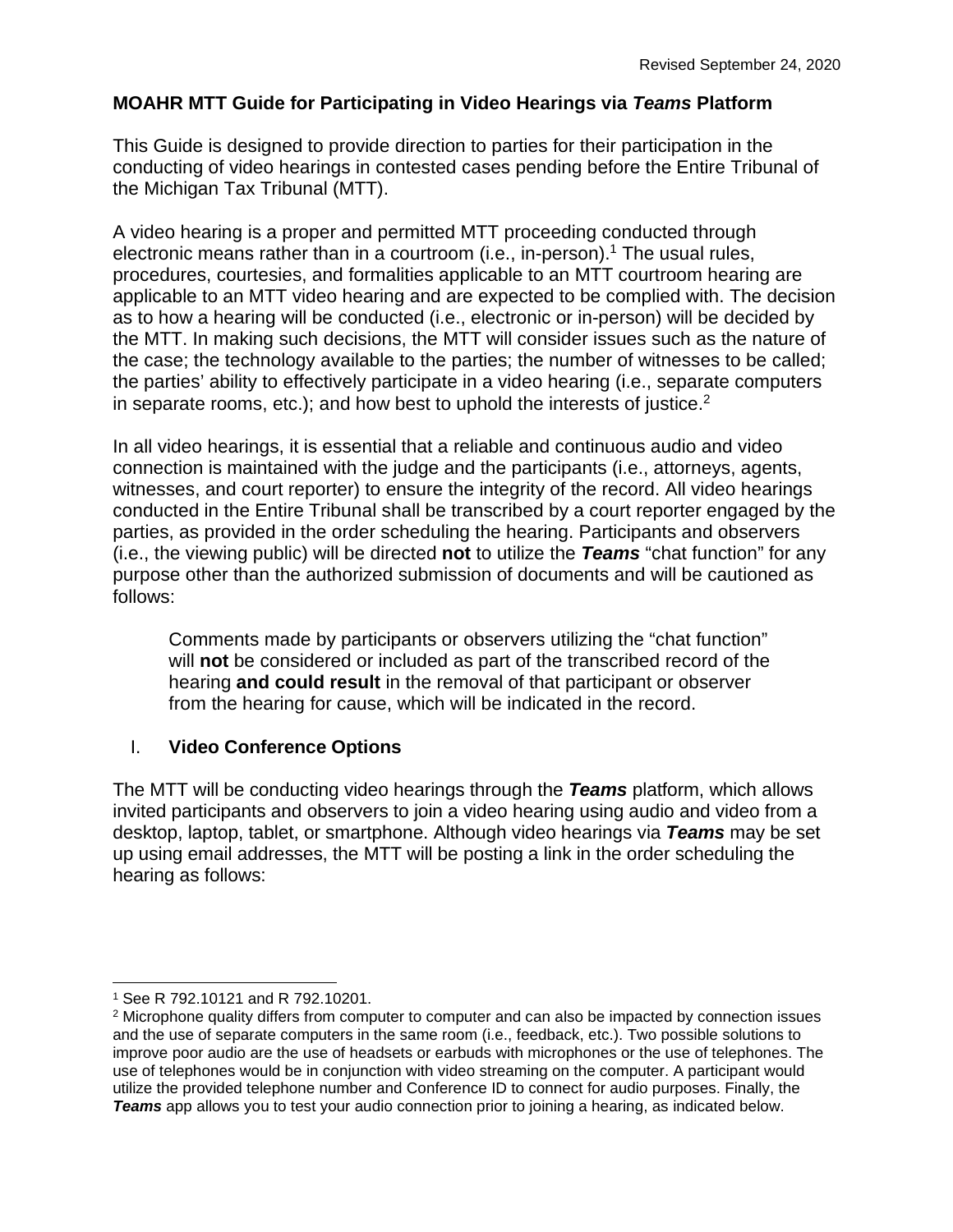MOAHR MTT Guide for Participants - *Teams*  Page 2 of 10

| <b>HEARING DATE:</b>        | <b>August 20, 2020</b>                          |
|-----------------------------|-------------------------------------------------|
| <b>HEARING TIME:</b>        | $9:00$ a.m.                                     |
| <b>TEAMS HEARING LINK:</b>  | <b>Join Microsoft Teams Meeting</b>             |
|                             | $+1$ 248-509-0316 United States, Pontiac (Toll) |
|                             | Conference ID: 695 113 463#                     |
| <b>PARTICIPANTS' GUIDE:</b> | https://bit.ly/3gWLDJJ                          |

If a hearing must be continued on a subsequent date, two separate hearing information tables may be included in the scheduling order or another scheduling order issued. The parties or their attorneys or agents are required to provide the "Zoom Hearing Link" to their participants so that they can "join" the hearing. Although observers can call into a hearing to listen to the hearing by utilizing the provided telephone number and Conference ID, participants **must** "join" the hearing for both audio and video.

## **Open Meetings Act Compliance**

To ensure compliance with the Open Meeting Act, the scheduling order for each hearing will include a "Teams Hearing Link" that can be utilized by observers wishing to attend a hearing.<sup>3</sup>

The scheduling orders can be accessed through our website by clicking on the "Virtual Hearings" tab and the docket number of the applicable case.

Participants and observers who need assistance with speech or hearing issues may also participate in a video hearing by dialing 7-1-1 and using the Michigan Relay service. More information about this service may be found at [https://www.michigan.gov/mpsc/0,9535,7-395-93308\\_93325\\_93425\\_94040\\_94041---](https://www.michigan.gov/mpsc/0,9535,7-395-93308_93325_93425_94040_94041---,00.html) [,00.html.](https://www.michigan.gov/mpsc/0,9535,7-395-93308_93325_93425_94040_94041---,00.html) For other disability accommodations, please contact the MTT in advance of the hearing.

**Note**: Observers will be directed to turn off or mute their microphones to avoid interrupting the hearing. Observers will also be cautioned as follows:

If an observer does **not** turn off or mute their microphone **and repeatedly or intentionally interrupts** the hearing they will be removed from the hearing **for cause and denied** the ability to re-join the hearing. Said removal and the reason for that removal will be **noted on the record**.

### II. **How to Access the** *Teams* **app**

Although it is **not** required, it is **recommended** that participants and observers **download** the free *Teams* app for improved quality of participation or observation. If

<sup>3</sup> See MCL 15.264.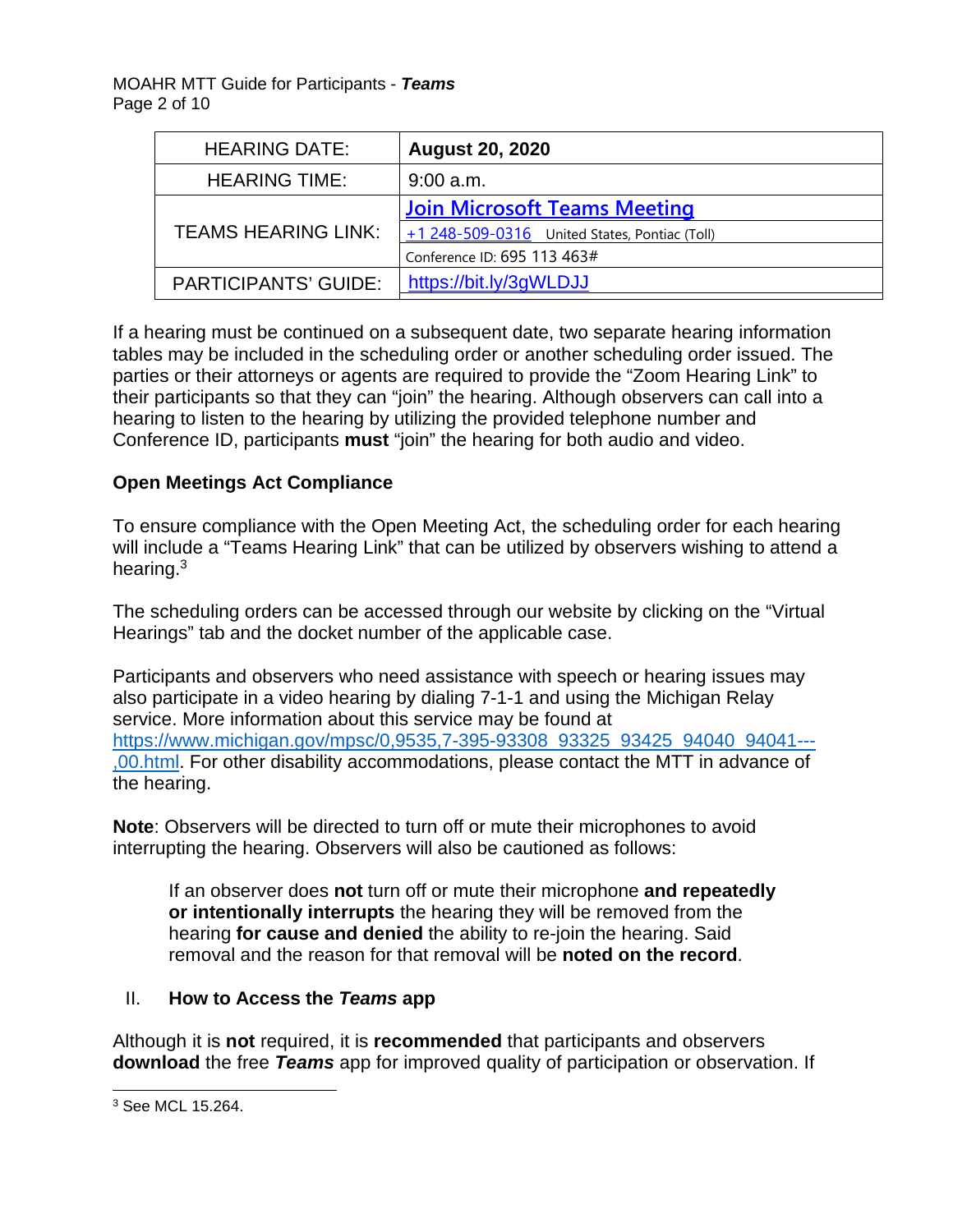MOAHR MTT Guide for Participants - *Teams*  Page 3 of 10

the free *Teams* app is **not** downloaded, it is **assumed** that all participants will be able to connect to the hearing with both functional audio and video to fully participate in or observe a hearing that will be conducted using *Teams* program software.

*The following is being provided to facilitate both the downloading of the Teams app and the use of the Teams app whether downloaded or not downloaded*:

*Windows* **based device**. The program can be downloaded from the *Microsoft* website for free. Alternatively, the program can be accessed by clicking the link provided by the MTT if the user is operating on *Microsoft Edge* or *Google Chrome* web browsers. However, it is recommended that the program be downloaded, which will auto-launch the hearing when the link is clicked.

*Mac/Apple* **Based Products**. The program can be downloaded from the *Microsoft*  website for free. Alternatively, the program can be accessed by clicking the link provided by the MTT if the user is operating on *Microsoft Edge* or *Google Chrome* web browsers. The program will **not** work with *Safari* web browser. However, it is recommended that the program be downloaded, which will auto-launch the hearing when the link is clicked.

*Android* **based mobile devices and tablets**. It is **strongly** recommended that the *Teams* app be downloaded for free from the *Google* Play Store and installed on your device. Once the link is emailed to you by the MTT, clicking the link will automatically launch the *Teams* program. Alternatively, the program can be used in your mobile web browser.

*Apple/IOS* **based mobile devices and tablets**. It is **strongly** recommended that the *Teams* app be downloaded for free from the App Store and installed on your device.

Once the link is emailed to you by the MTT, clicking the link will automatically launch the *Teams* program. Alternatively, the program can be used in your mobile web browser if you are using *Google* Chrome. This will reportedly **not** work with *Safari*.

### **Joining a Video Conference Proceeding**

To join a scheduled video hearing, click the "Join Microsoft Teams Meeting" link in the order scheduling the hearing.<sup>4</sup> After clicking the "Join Microsoft Teams Meeting" link you will be directed to the following page:

<sup>4</sup> If the link opens in Internet Explorer or Microsoft Edge, it may **not** work. Rather, it is **recommended** that you open the link in Google Chrome.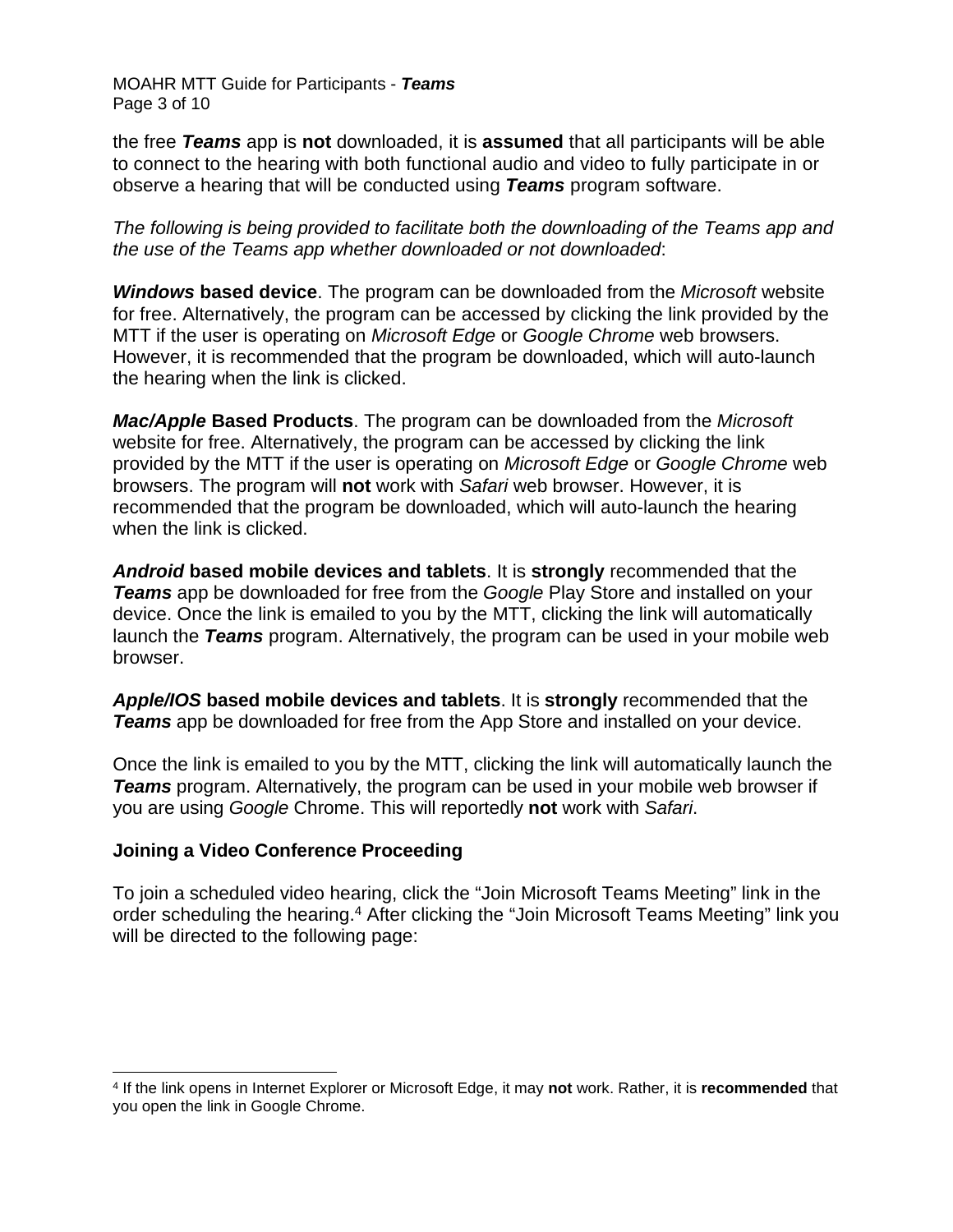

The **first time** you join a *Teams* meeting it will ask for permission to use your microphone and camera. Clicking "Allow" in the top left of the screen will allow *Teams* to let you talk to people in the hearing and let people see you if your microphone or audio and camera or video are both turned on. (Note: The lead attorneys or agents, witness testifying, and the court reporter **must** turn their audio and video on unless otherwise directed by the judge.)



## **Pre-Join Window**

After clicking "Allow" you will be taken to the "virtual lobby." In this window, you will be required to type your name. You can also change settings (mute, camera, call in option) before you join the hearing. In the middle of the screen below is the "Join now" button. There are two other buttons below "Join now." The toggle on the right controls your microphone or "audio" and the one on the left your camera or "video.". If you see blue, the toggle is on. (In this picture, the microphone is on, but the camera is not.)

Although you need to click on the "Join now" button to join the hearing, you will **not**  leave the virtual lobby **until** the MTT allows you into the hearing. The judge will join the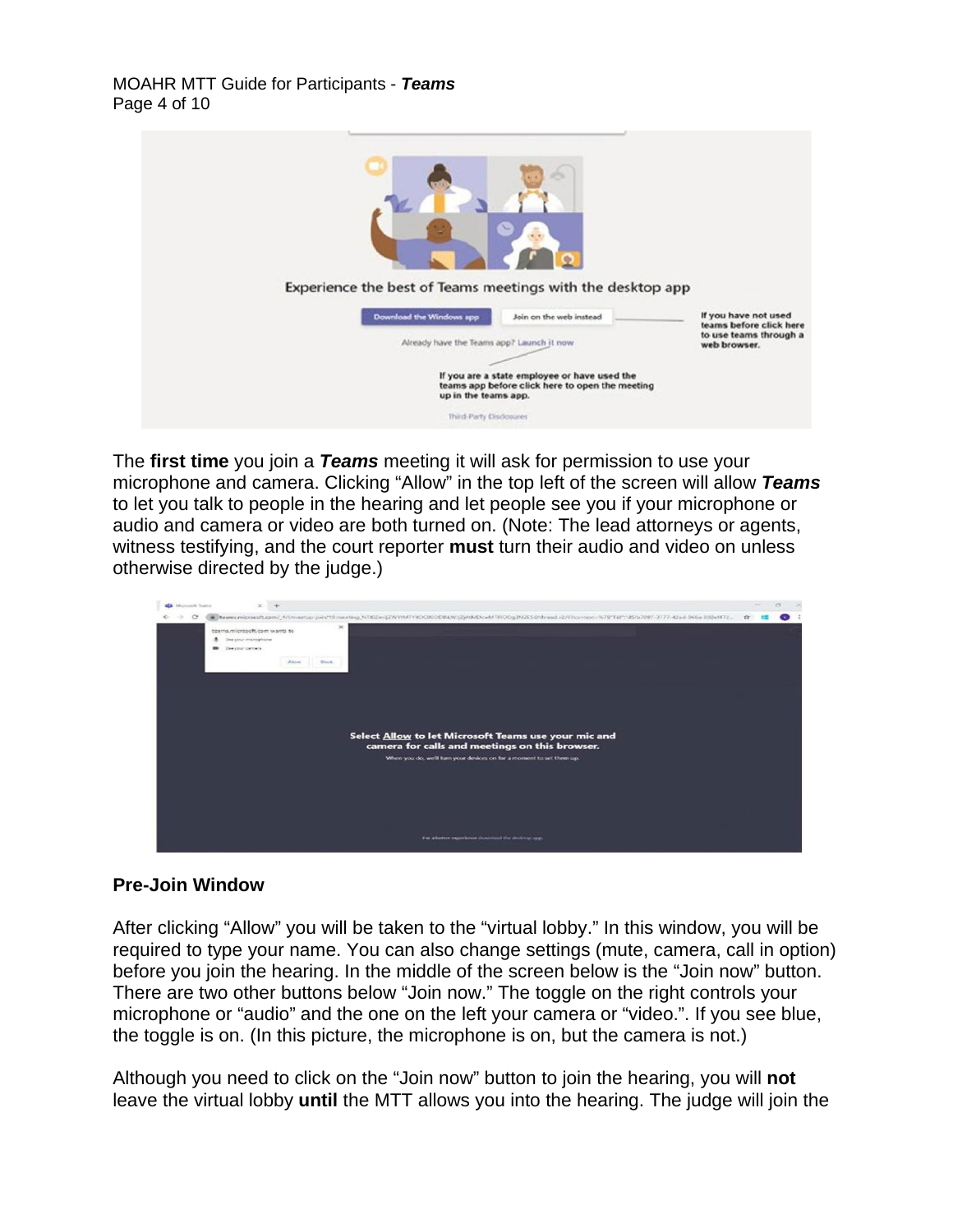#### MOAHR MTT Guide for Participants - *Teams*  Page 5 of 10

hearing at least 15 minutes in advance of the scheduled start time to admit participants and observers except for state employees who can bypass the virtual lobby.



# **Participating Through** *Teams*

Once in the hearing, you will see the screen below. If others have bypassed the virtual lobby or have already been admitted to the hearing, you will see other participants and observers, if any, on the screen. The participants and observers you will see will be the last four participants or observers to speak. You have the option of "pinning" participants to your screen so you will see the same person(s) regardless of who is speaking. right click on the person's video and click "pin" or click on the "Participant List," click on the three dots next to the person's name and select "pin."

**Note**: You may pin participants, but you will lose the ability to see anyone else who is speaking. The judge will be "pinning" the court reporter, the witnesses offered when the witness is testifying, and the lead attorney or agent for each party.

The control bar at the bottom appears if you move your mouse around in *Teams* (it may disappear after time with no activity). In the *Teams* control bar, from left to right, are the following options: camera on/off, microphone on/off, share screen, three dots (more options), call chat, and participant list.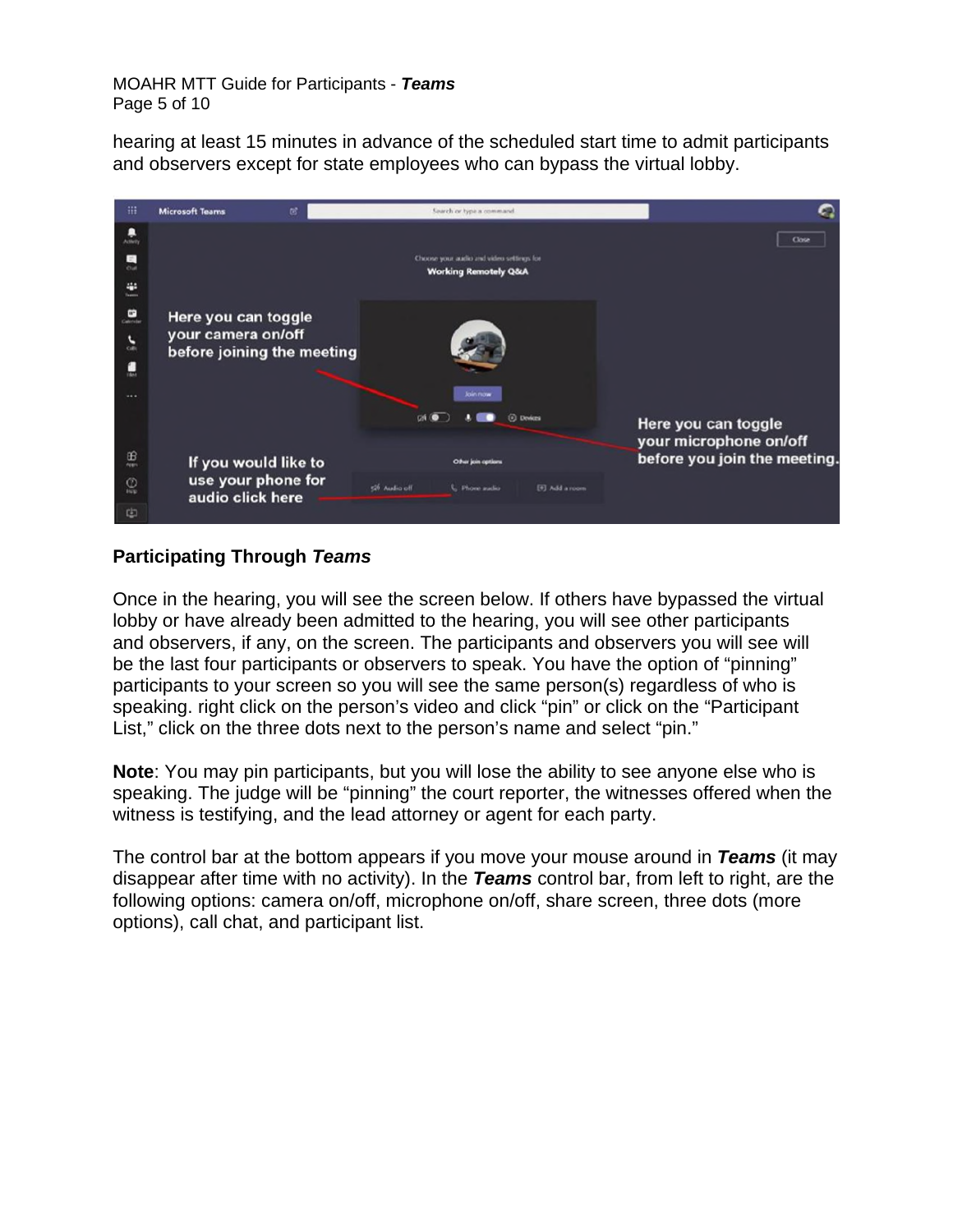#### MOAHR MTT Guide for Participants - *Teams*  Page 6 of 10



The camera for the lead attorneys or agents, the witness currently testifying, and the court reporter must always be turned on during the hearing unless otherwise directed by the judge.

# III. **Prior to the Start of a Video Hearing**

# A. **Entire Tribunal Hearing**

- 1. Parties shall submit their exhibit lists and exhibits, with the exception of rebuttal exhibits, to the MTT by **e-filing or email** and all other parties by **email on or before** the date specified for the filing and exchange of exhibits lists and exhibits in the order scheduling the hearing (i.e., prehearing conference or status conference summary). **Exhibits submitted by email shall be submitted as PDF documents**.
	- Exhibits shall be **separately** marked (i.e., P-1, P-2, R-1, R-2, etc.) and **properly** paginated to facilitate their review during the hearing.<sup>5</sup>
	- Exhibits shall be submitted separately (i.e., separate e-filings or separate email attachments) or in a single PDF document. If a party submits a **single PDF document** with multiple exhibits, the party **shall bookmark each** separate exhibit within the PDF document. If a party **neglects to bookmark** each separate exhibit in the PDF document**, it will not be considered until** that party bookmarks each separate exhibit in the PDF document (i.e., a

<sup>5</sup> In the past, Parties have either **not paginated** their valuation disclosures **or re-paginated** their valuation disclosures when they are submitted as exhibits. Both the failure to paginate and the re-pagination of valuation disclosures causes issues with respect to the review of those exhibits during the hearing. As a result, parties are **required to paginate** their valuation disclosures prior to their initial filing and exchange **and are precluded from re-paginating** those exhibits when they are **e-filed or emailed** to facilitate their review during the hearing.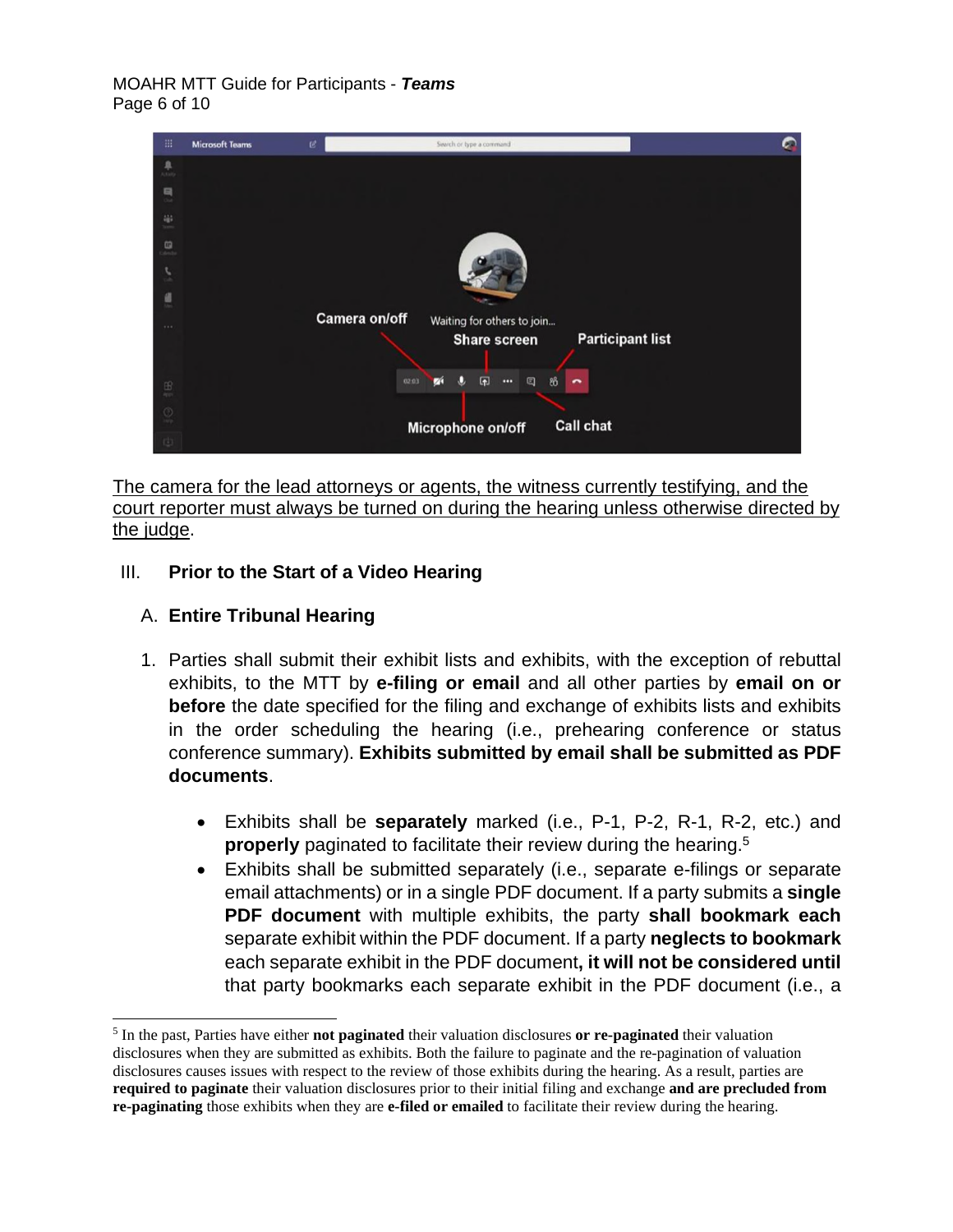MOAHR MTT Guide for Participants - *Teams*  Page 7 of 10

> revised and bookmarked PDF document) except upon a finding of good cause by the Tribunal.

**If the exhibit list and exhibits are e-filed**, the exhibits shall be designated as "Exhibits (proposed) for Hearing," as provided in the e-filing site's drop down for filing designations.

**If the exhibit list and exhibits are emailed**, the parties **shall utilize** the following email address for the MTT: [taxtrib@michigan.gov](mailto:taxtrib@michigan.gov) **unless** a different email address is provided in the order scheduling the hearing. **As for the parties**, each party shall provide an email address to all other parties for use in the emailing of exhibit lists, exhibits including rebuttal exhibits, if any, and other documents indicated herein. The email address or addresses shall be provided **in advance of** the date specified for the filing of exhibit lists and exhibits in the order scheduling the hearing.

**The docket number of the case** (i.e. MOAHR Docket No. 19-001234, etc.) **and the name of the Presiding Judge** shall be included in the subject line of the emails with a reference to the filing of an exhibit list and exhibits.

Parties shall, **in advance of the hearing**, provide their witnesses with copies of all exhibits that each witness would need for his or her direct testimony.

- 2. Parties are **encouraged** to stipulate to facts and the admissibility of exhibits and expert witnesses and submit those stipulations to the MTT by email utilizing the above-noted email address **in advance of the scheduled hearing date**. **The docket number of the case and the name of the Presiding Judge** shall be included in the subject line of the emails with a reference to the filing of stipulation of facts.
- 3. With respect to rebuttal exhibits, the rebuttal exhibit or exhibits, if any, shall be marked (i.e., P-1, P-2, R-1, R-2, etc.), properly paginated, and emailed to the MTT and all other parties prior to the offering of the rebuttal exhibit or exhibits for admission.

**The rebuttal exhibit or exhibits shall be submitted as PDF documents** and emailed to the MTT and all other parties utilizing the above-noted email addresses for the MTT and the email address or addresses provided by those parties.

If the rebuttal exhibit or exhibits are admitted, the attorney or agent that offered the witness testifying with respect to the rebuttal exhibit or exhibits **shall** email the exhibit or exhibits to that witness.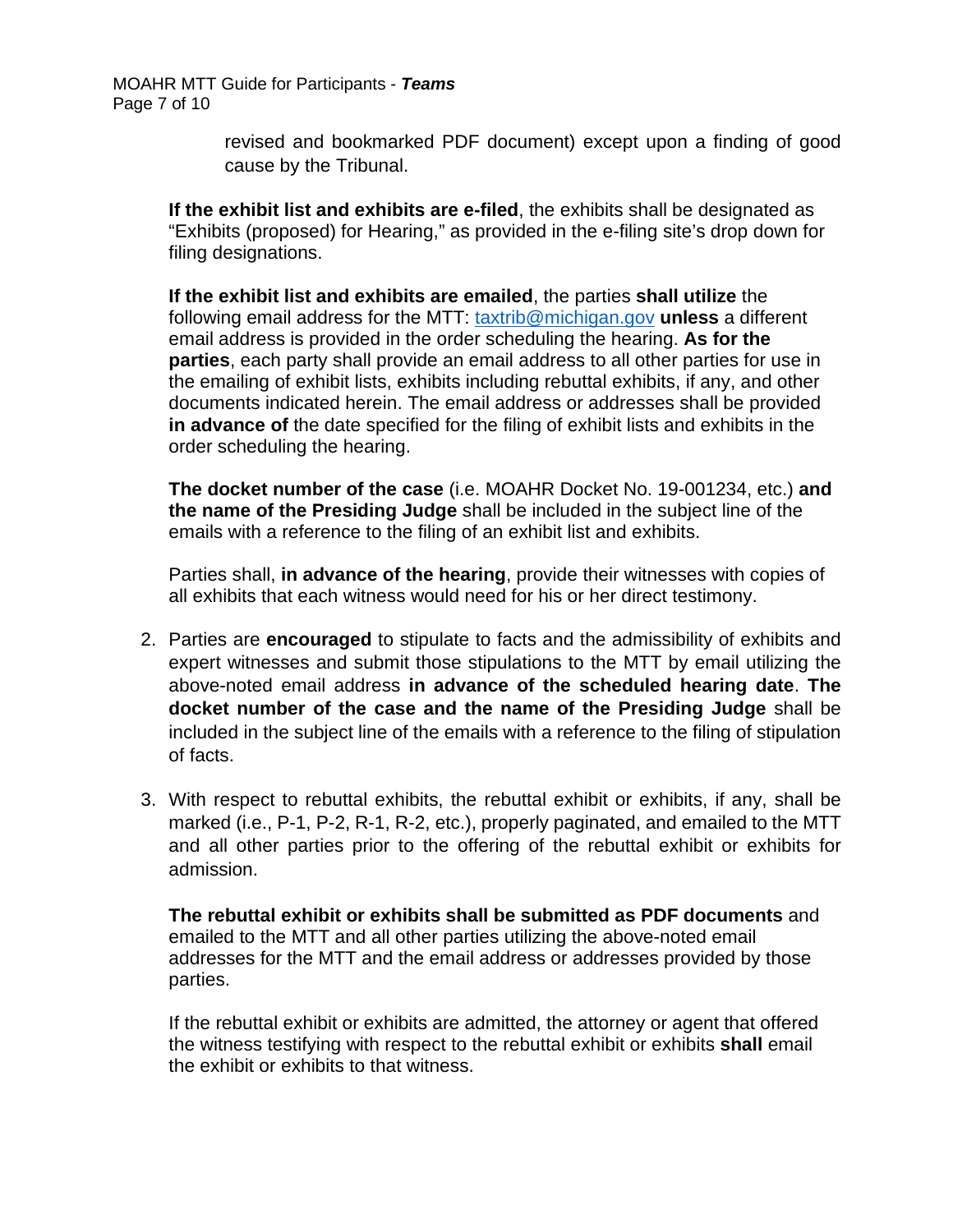MOAHR MTT Guide for Participants - *Teams*  Page 8 of 10

> **The docket number of the case and the name of the Presiding Judge** shall be included in the subject line of the emails with a reference to the filing of rebuttal exhibits.

The emailing of such exhibits **may require a brief recess** to facilitate the receipt of the rebuttal exhibit or exhibits by the Presiding Judge, the opposing party or parties, and, if appropriate, the witness that will be testifying with respect to the exhibit or exhibits.

### IV. **Conducting a Video Hearing**

### A. **Entire Tribunal Hearing**

- 1. It is the MTT's intent that such hearings will be conducted like all other hearings previously conducted by the MTT with some slight modifications to facilitate both the conducting and transcribing of the hearings.
- 2. Depending on the case, the MTT may, **upon the request of a party or upon its own initiative**, schedule a test *Microsoft Teams* hearing prior to the date of the scheduled hearing to reduce the need for adjournment or any delay on the day of the scheduled hearing. Such tests are intended to benefit the parties and the MTT and the MTT expects the parties and/or their attorneys or agents will make themselves available to participate in any scheduled test.
- 3. The attorneys, agents, and the court reporter) **must** "join" the hearing at least 15 minutes before the scheduled start of the hearing so that the attorneys and agents can identify themselves for the court reporter and provide the court reporter with the names of any witnesses to be offered for testimony.<sup>6</sup>
- 4. The hearing shall be called to order by the judge, who shall make certain prehearing inquires and opening remarks including directions necessary for the commencement, conducting, and adjournment, if necessary, of the hearing. Necessary directions would include, but are not limited to:
	- a. Directing observers to turn their audio or microphones off (i.e., mute) to avoid interrupting the hearing and cautioning them that they may be removed if they interrupt the hearing.
	- b. Directing participants to:
		- (i) Have their cell phones on silent.
		- (ii) Use their cell phones during the hearing only for purposes of participating in the hearing or communicating with co-counsel or

<sup>&</sup>lt;sup>6</sup> The MTT will, as also indicated above, admit participants and observers in the waiting room into the hearing no later than 15 minutes before the scheduled hearing time.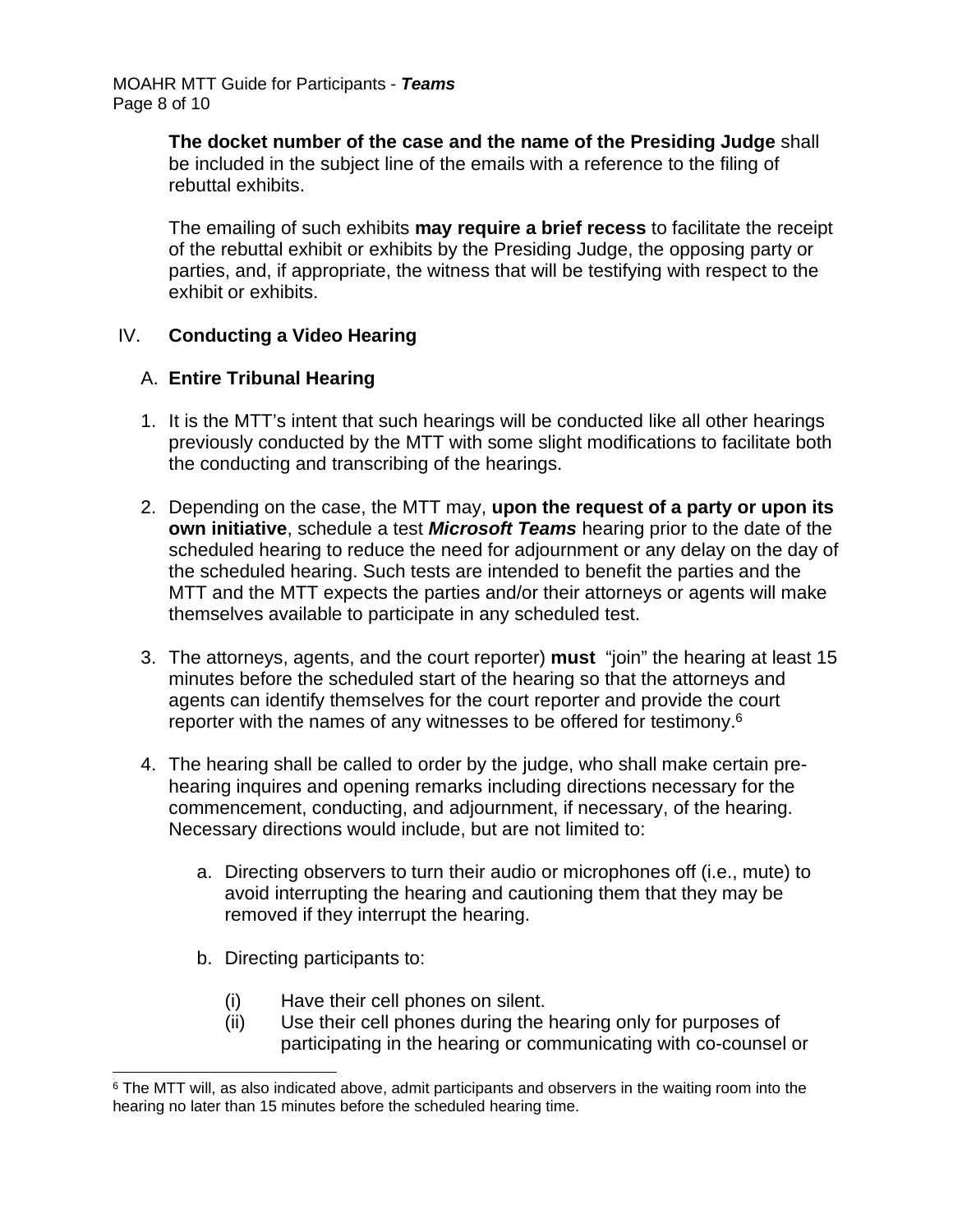other identified participants excluding witnesses when that witness is testifying.

- (iii) Mute their microphones when cell phones are being used for purposes of communicating to avoid any interruptions with the conducting of the hearing.
- c. Indicating that participants, including the judge, may be required to repeat statements, questions, and testimony if a statement, question, or testimony is, **as indicated by the court reporter**, unclear because parties were speaking over each other or for technical reasons (i.e., freezing, unclear audio, etc.). To avoid or, at least, reduce the need for repeated statements, questions, or testimony, it is recommended that:
	- (i) Everyone stop speaking when the judge and court reporter are speaking.
	- (ii) Attorneys or agents note their objections by stating "Your Honor" and then wait for the judge to recognize them before making their objection.
	- (iii) Witnesses stop testifying when they hear an attorney or agent state "Your Honor" for purposes of making an objection.
	- (iv) Opposing attorneys or agents wait until they are recognized by the judge for purposes of making a response to the objection.
	- (v) Witnesses only begin testifying when the attorney or agent asks a question of the witness or the witness is recognized by the judge after an objection for purposes of responding to a question.
- d. Indicating that the hearing may be adjourned if the judge, court reporter, or a participant is unavailable to continue the hearing for technical reasons as follows:
	- (i) If the judge is unavailable, the court reporter should go off the record until the judge is available at which time the judge will indicate that the hearing is back on the record. If the judge is unable to return, the judge or Tribunal will contact the attorneys or agents and court reporter by telephone to indicate that the hearing is adjourned and will be rescheduled.
	- (ii) If the court reporter is unavailable, the hearing will be recessed until the court reporter is available. If the court reporter is unable to return, the court reporter shall contact the Tribunal by telephone and the judge will inform the participants that the hearing is adjourned and will be rescheduled.
	- (iii) If a lead attorney or agent is unavailable, the hearing will be recessed until the attorney or agent is available. If the attorney or agent is unable to return, the attorney or agent shall contact the Tribunal by telephone and the judge will inform the court reporter